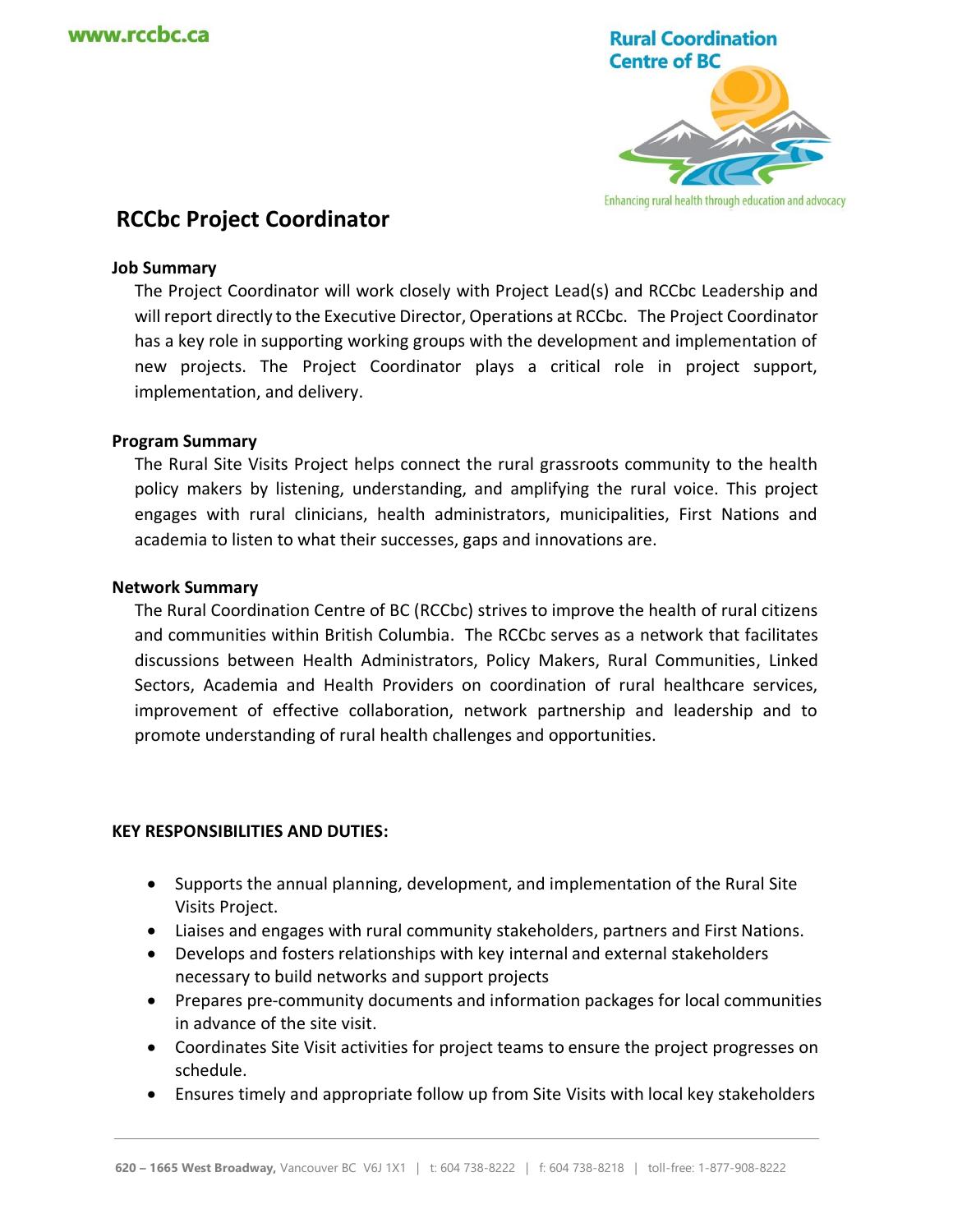- Collects data on-site and / or coordinates with staff who are on site to ensure data collection and input into data management system.
- Maintains budget and tracking program/community expenditures.
- Coordinates and books travel, accommodations, prepares trip itinerary for Site Visitors and staff. Research best possible route to community recognizing that multiple modes of travel may be required
- Travel to rural communities, as needed, and provides onsite support for visits including taking minutes/meeting notes.
- Plan and support various manuscript working groups. Performs various editorial duties; writes, reviews and edits various materials for reporting/publication.
- Prepares final research findings into reports utilizing communication and research tools including reports, papers, web-based applications, data visualization applications, Excel spreadsheets, graphs, and PowerPoint as part of RCCbc's knowledge translation strategies including community and scientific oriented publications
- Works with Site Visitor Lead to prepare summaries of program, reports to the community and reports to the Joint Standing Committee on Rural Issues
- Updates/maintains the application for ethics with the University of British Columbia
- Identify, collect, and analyze project information and provide input and recommendations to project team.
- Schedules meetings, organizing catering, and maintaining the on-line scheduler.
- Prepares agenda materials (photocopying, mailing, couriering, and emailing) relating to meetings and/or projects, for distribution to meeting participants and taking minutes
- Provides support on special projects by researching, compiling reports or surveys, and summarizing information.
- Attends offsite events, conferences, and seminars as required to represent RCCbc
- Performs other related duties as assigned.

# **QUALIFICATIONS**

# **Education, Training and Experience**

- Bachelor's degree in a relevant discipline.
- 3 to 5 years' experience, or the equivalent combination of education and experience.
- Rural experience and have a passion/lived experience in improving rural health in patients and communities

# **Skills and Competencies**

- Rural experience and have a passion/lived experience in improving rural health in patients and communities.
- Demonstrated knowledge and ability to work with diverse populations, incorporating diverse perspectives, values, and approaches into planning
- Experience working with/engaging physicians and rural community groups